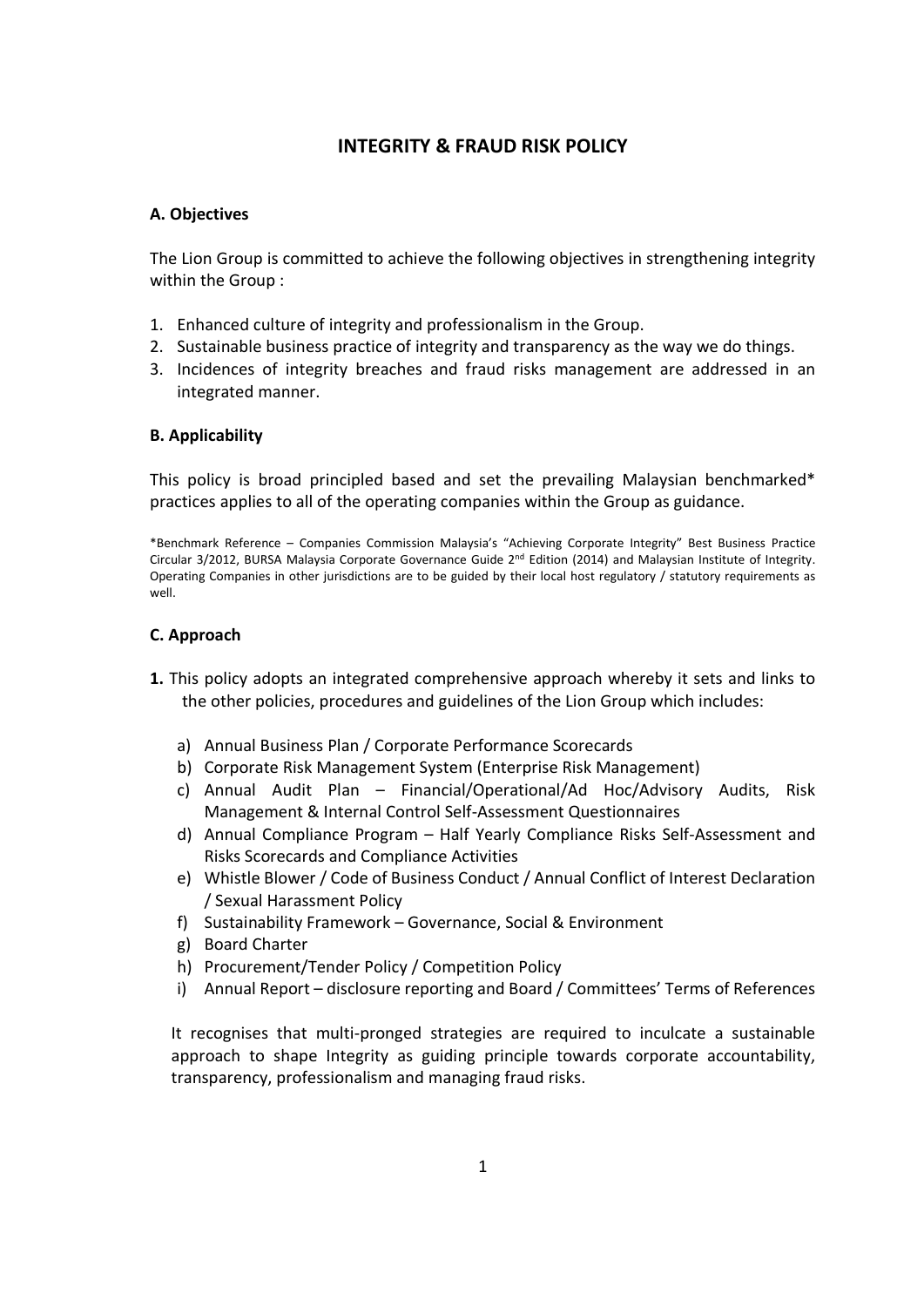2. This policy collectively contributes to meeting the requirements of BURSA Malaysia's Statement of Risk Management and Internal Control and Corporate Governance Statement.

Illustration I : The Comprehensive and Integrated approach this model policy achieves.

#### D. Definition

All stakeholders of the Lion Group are duly guided by the following definition of what may constitute breaches or lapses of integrity :

1. Wrong Doing including fraud, favor or act to deceive for monetary gains or otherwise to discredit or cheat, committed by the management and/or employees of the Lion Group.

Examples include, but are not limited to, fraud, violation of laws and regulations, violation of the Group's policies, unethical behavior or practices, endangerment to public health or safety and negligence of duty.

- 2. Specific to fraud risks, fraud is defined as any unlawful gain or personal/pecuniary benefits obtained through deceit, theft, concealment/misrepresentations/ suppression or other dishonest actions or means such as :-
- a) distortion of financial statements/reports/information intended to mislead/misrepresent or suppress material information to obtain/procure personal, financial or pecuniary benefit;
- b) stealing or misappropriating monies entrusted to staff /agent (criminal breach of trust);
- c) intentional falsification or fabrication of statements/reports or forms medical certificates, over time claims, expenses incurred, claim forms, reports, qualifications, etc.;
- d) use of information communications technology (ICT) or breach of ICT security protocol (password/security algorithms/certificates) or company's proprietary information to cause/procure financial gains/losses or malicious damage to the company or to derive personal, financial/pecuniary benefits;
- e) any other acts, omissions, suppressions, misrepresentations through written or oral form intended to derive, cause or procure unlawful gain or benefit from another; or
- f) any acts or omissions punishable by any statutory or regulatory laws as fraud, theft, or deceit.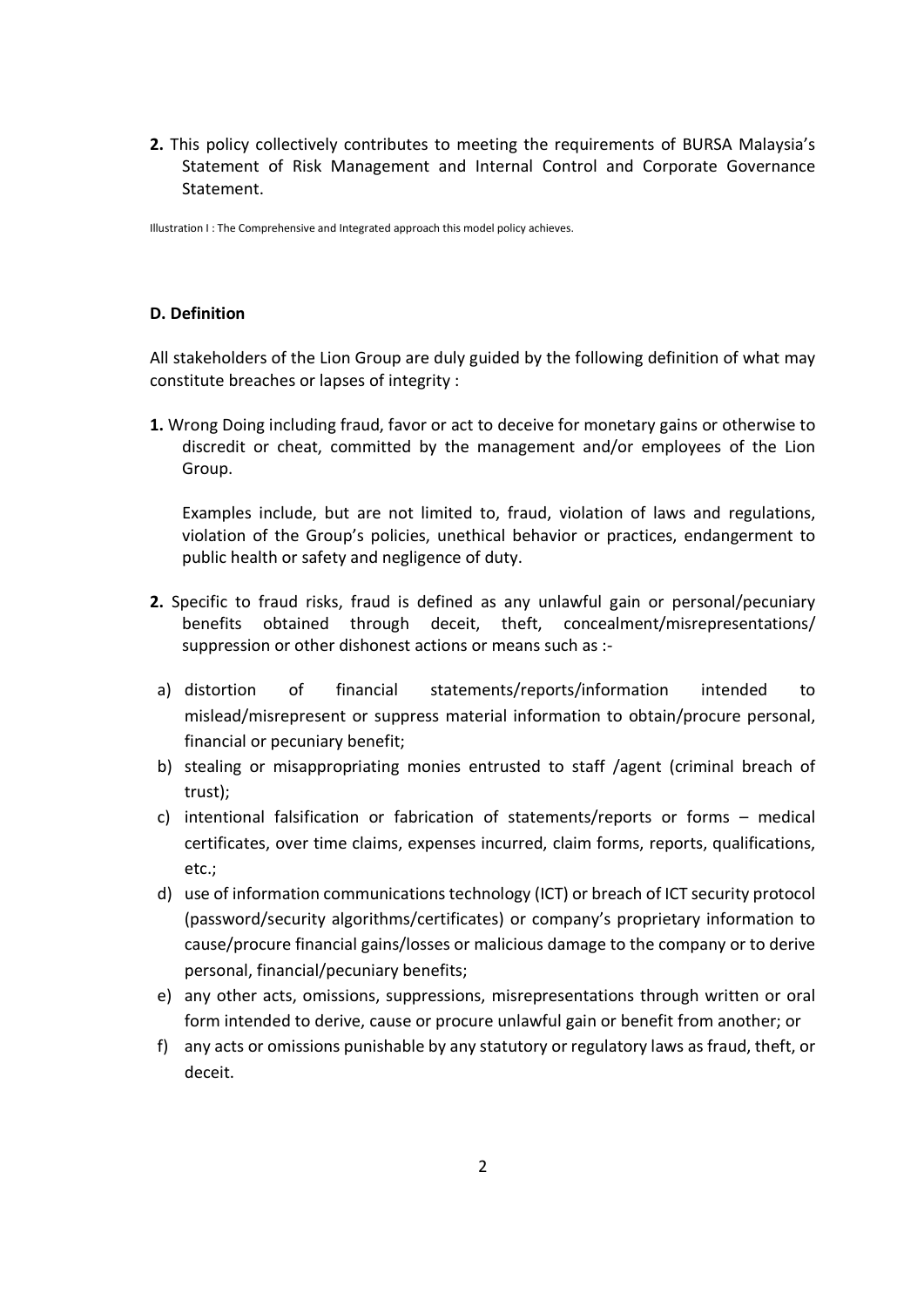#### E. Integrity & Fraud Risks Management System

#### 1. Key Elements

An effective integrity & fraud risks management system is premised upon the following key elements :

- 1. Governance;
- 2. Prevention;
- 3. Detection;
- 4. Reporting & Investigation; and
- 5. Monitoring

Illustration II : Overview of the Integrity & Fraud Risks Management System.

#### 2. Governance

The governance in managing integrity & fraud risks in the Group is structured along the following oversight roles :

| Board / Audit               | a. | Ensure sound and prudent management of integrity and                                                                                                                                                                                                                                                                                                   |
|-----------------------------|----|--------------------------------------------------------------------------------------------------------------------------------------------------------------------------------------------------------------------------------------------------------------------------------------------------------------------------------------------------------|
| <b>Committee</b>            |    | fraud risks (as part of overall risk management)                                                                                                                                                                                                                                                                                                       |
|                             | b. | Approve the integrity and fraud risks management                                                                                                                                                                                                                                                                                                       |
|                             | c. | strategy and ensure adequate resources, expertise and<br>support to effectively implement integrity and fraud risks<br>management policies and procedures.<br>Review and assess, through the Risk Management<br>Committee (RMC)/Internal Audit, the adequacy and<br>effectiveness of risk management controls concerning<br>integrity and fraud risks. |
| <b>Risk Management</b>      | a. | Review and assess the adequacy of integrity and fraud                                                                                                                                                                                                                                                                                                  |
| <b>Committee</b>            |    | risks management policies, framework, guidelines and<br>controls.                                                                                                                                                                                                                                                                                      |
|                             | b. | Review integrity and fraud risks as part of the enterprise<br>risks management process.                                                                                                                                                                                                                                                                |
| <b>Risk Management Team</b> | a. | Conduct and report on possible wrongdoings and fraud<br>risk incidences as part of the half yearly Risks Scorecards<br>reporting process.                                                                                                                                                                                                              |
|                             | b. | Implement in the operating companies the<br>recommendations of RMC/AC and/or Audit findings and<br>management action plans submitted thereto.                                                                                                                                                                                                          |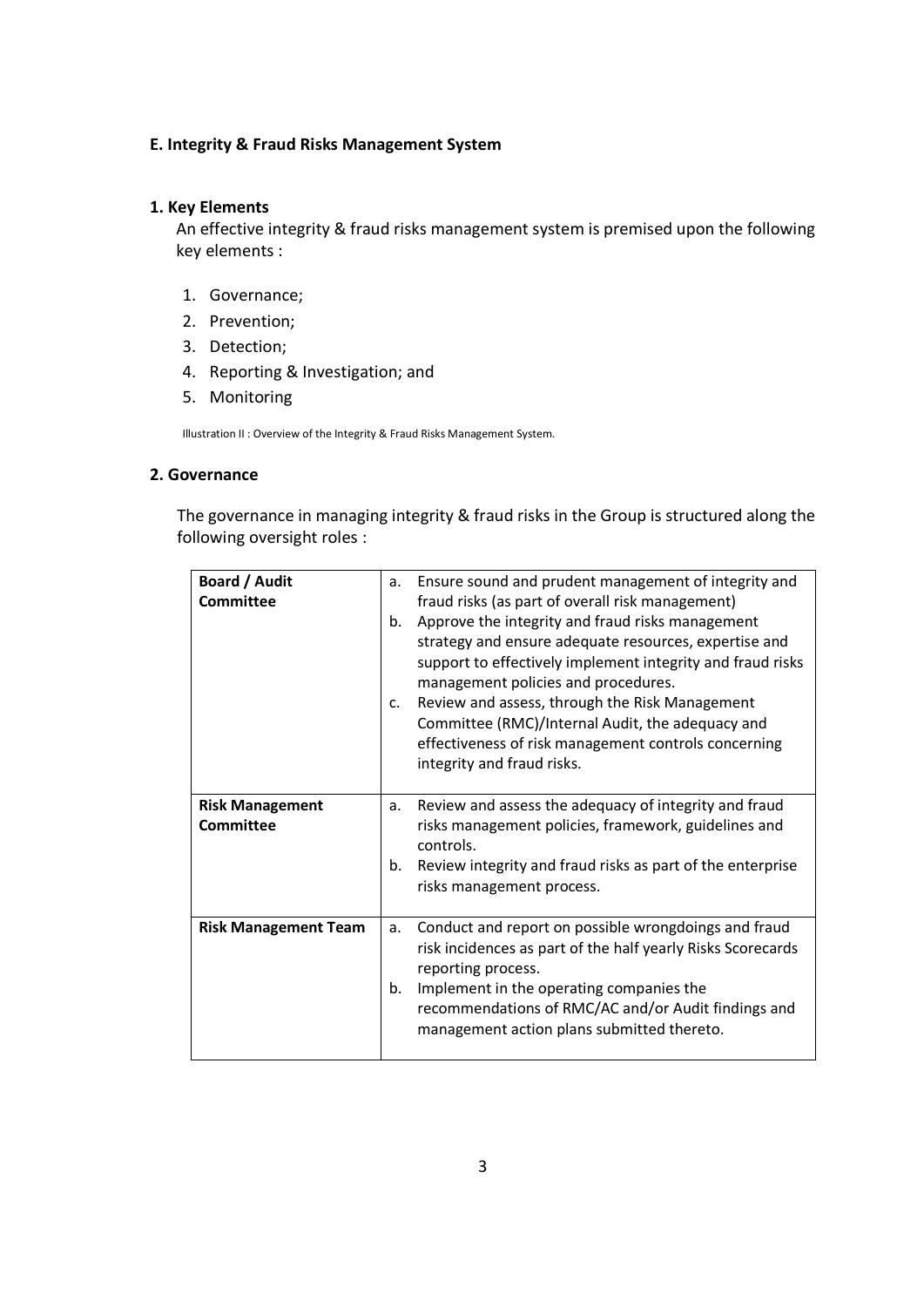## 3. Accountability and Responsibility

The accountability and responsibility for management of integrity and fraud risks are reinforced by the following ownership structure :

| 1 <sup>st</sup> Line of Defence | Head - Business Divisions/<br><b>Operating Companies</b><br>All Members of Staff | Manage integrity and fraud risks within the business and operating companies<br>а.<br>through – (i) maintaining adequate system of internal controls; (ii) assessment of<br>integrity and fraud risks through relevant risk indicators; (iii) instilling awareness<br>among staff on policies and guidelines on integrity and fraud risks; and (iv)<br>specialised on-job-training to be more attuned in detecting possible wrongdoings<br>and fraud incidences.<br>Ensure integrity and fraud risks controls are not compromised in favour of business<br>b.<br>goals being overriding.<br>Notify Internal Audit / Compliance of external and other intermediary wrongdoings<br>or fraud incidents.<br>Assist in recovery process for staff, external and other intermediary wrongdoings or<br>d.<br>fraud incidents, upon seeking legal advice (where necessary).<br>Prevent and detect fraud through vigilance and observation of Policies, Procedures and<br>Standard Operating Procedures (SOP). Report suspicions of fraud and cooperate in<br>investigations. |
|---------------------------------|----------------------------------------------------------------------------------|----------------------------------------------------------------------------------------------------------------------------------------------------------------------------------------------------------------------------------------------------------------------------------------------------------------------------------------------------------------------------------------------------------------------------------------------------------------------------------------------------------------------------------------------------------------------------------------------------------------------------------------------------------------------------------------------------------------------------------------------------------------------------------------------------------------------------------------------------------------------------------------------------------------------------------------------------------------------------------------------------------------------------------------------------------------------|
| 2 <sup>nd</sup> Line of Defence | Compliance/Risk Management                                                       | Assist business and support units in identifying risk indicators and red flags.<br>a.<br>Profile and highlight emerging fraud risks and corresponding proposed controls to<br>b.<br>the Compliance Committee and RMC from the Risks Scorecards data/information.<br>Ensure that any statutory/regulatory (BURSA/SSM/BNM/SC) reporting been made<br>$\mathsf{C}$ .<br>arising from fraud perpetration and investigations.<br>Update Compliance Matrixes as a result of such Controls identified.<br>d.                                                                                                                                                                                                                                                                                                                                                                                                                                                                                                                                                                |
| 3rd Line of Defence             | <b>Internal Audit</b>                                                            | Independently assess the adequacy and effectiveness of internal controls.<br>а.<br>Investigate reported/detected internal and external fraud incidents or supervision of<br>b.<br>any externally engaged private investigators.<br>Reporting to the authorities (Police/regulators) and external auditors (as<br>c.<br>appropriate).                                                                                                                                                                                                                                                                                                                                                                                                                                                                                                                                                                                                                                                                                                                                 |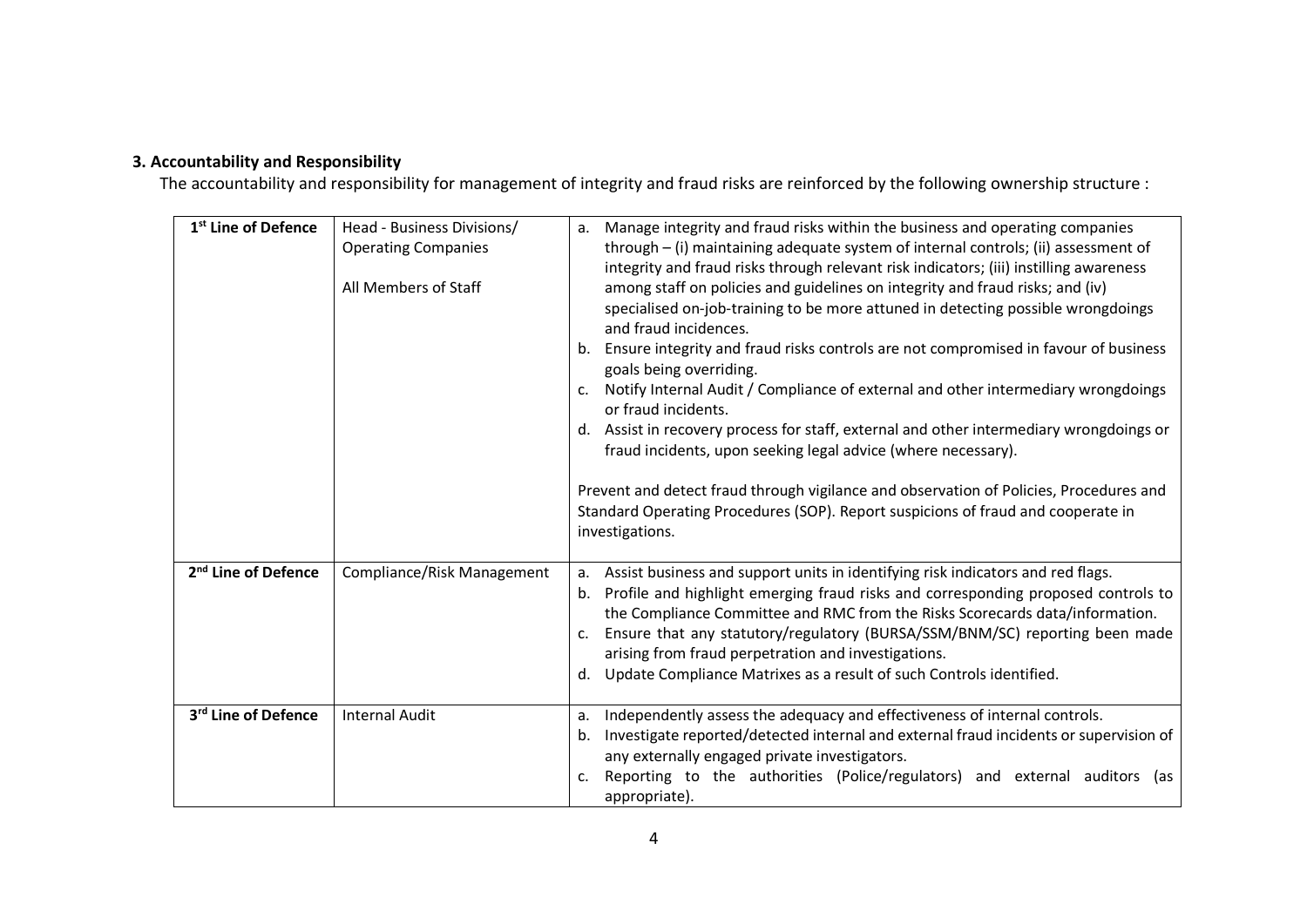#### 4. Reporting and Investigating

All employees, customers, suppliers or third parties are strongly encouraged to report possible wrongdoings through the relevant reporting channels as provided by the Whistleblower Policy to enable prompt actions be taken to investigate and address such acts.

## 5. Monitoring

The effectiveness of mitigating controls is continually monitored and evaluated and this is supported by :

- 1. Compliance Risks Assessment Process the Risks Scorecards of the Operating Companies are further enhanced to incorporate Compliance Risk which also covers fraud risk identification, risk analysis and risk evaluation.
- 2. The outcome of investigation of alleged wrongdoing recommendations made by Internal Auditor (or external auditor) to address lapses in the existing internal controls arising from confirmed wrongdoing.
- 3. Feedback or directive from the Board or Audit Committee in enhancing the existing internal controls.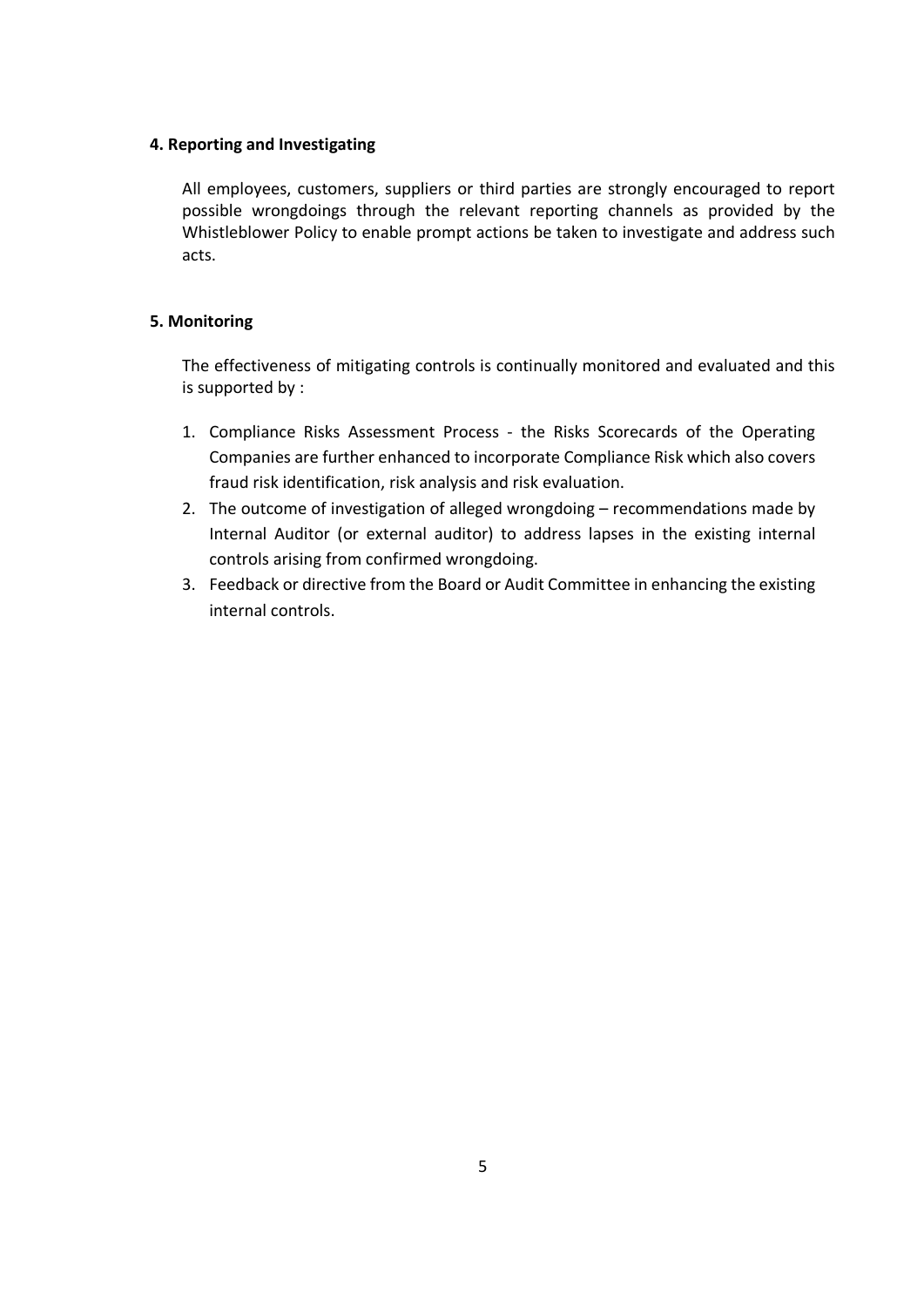#### LION GROUP INTEGRITY & FRAUD RISK FRAMEWORK



Illustration I